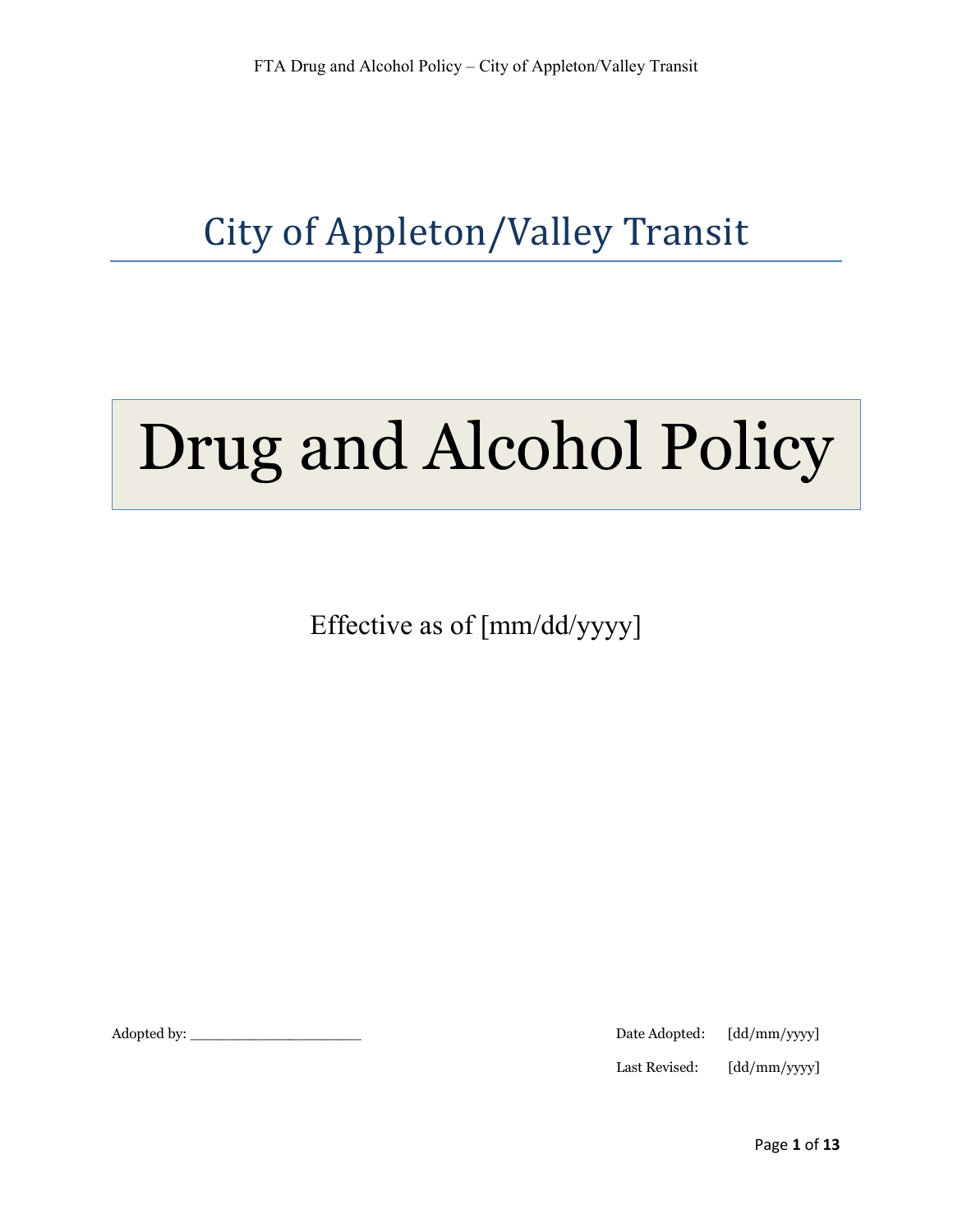# **Table of Contents**

| 1.  |  |  |  |  |  |
|-----|--|--|--|--|--|
| 2.  |  |  |  |  |  |
| 3.  |  |  |  |  |  |
| 4.  |  |  |  |  |  |
| 5.  |  |  |  |  |  |
| 6.  |  |  |  |  |  |
| 7.  |  |  |  |  |  |
| 8.  |  |  |  |  |  |
| 9.  |  |  |  |  |  |
| 10. |  |  |  |  |  |
|     |  |  |  |  |  |
|     |  |  |  |  |  |
|     |  |  |  |  |  |
|     |  |  |  |  |  |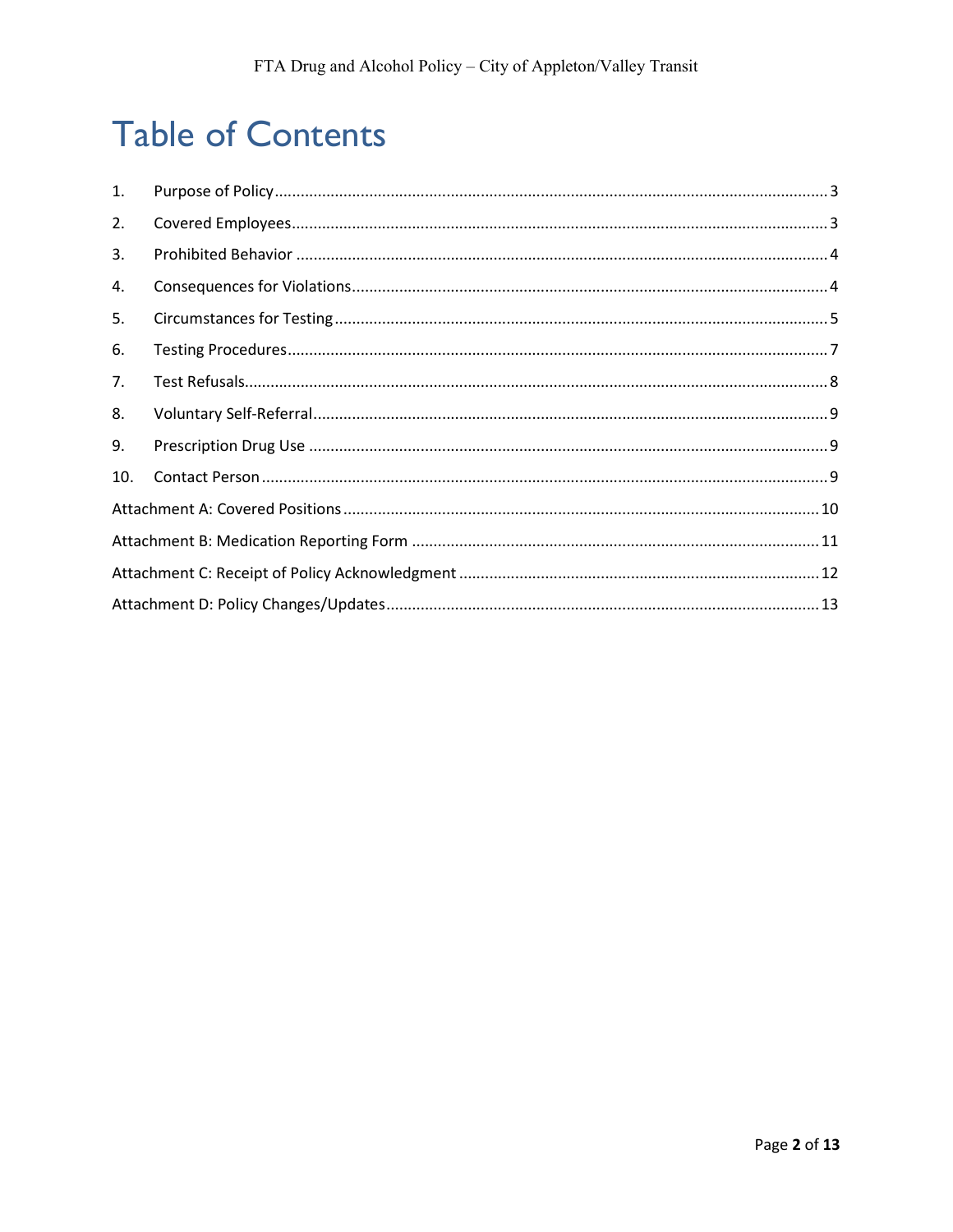## 1. Purpose of Policy

This policy complies with 49 CFR Part 655, as amended and 49 CFR Part 40, as amended. Copies of Parts 655 and 40 are available in the drug and alcohol program manager's office and can be found on the internet at the Federal Transit Administration (FTA) Drug and Alcohol Program website http://transit-safety.fta.dot.gov/DrugAndAlcohol/.

All covered employees are required to submit to drug and alcohol tests as a condition of employment in accordance with 49 CFR Part 655.

Portions of this policy are not FTA-mandated but reflect City of Appleton/Valley Transit's policy. These additional provisions are identified by bold text.

In addition, DOT has published 49 CFR Part 32, implementing the Drug-Free Workplace Act of 1988, which requires the establishment of drug-free workplace policies and the reporting of certain drug-related offenses to the FTA.

All City of Appleton/Valley Transit employees are subject to the provisions of the Drug-Free Workplace Act of 1988.

The unlawful manufacture, distribution, dispensation, possession or use of a controlled substance is prohibited in the covered workplace. An employee who is convicted of any criminal drug statute for a violation occurring in the workplace shall notify their immediate Supervisor and the City of Appleton Human Resources Director no later than five days after such conviction.

Employees who are required to have a Commercial Driver's License and are convicted driving while intoxicated shall notify their immediate Supervisor and City of Appleton Human Resources Director no later than five days after such conviction.

## 2. Covered Employees

This policy applies to every person, including an applicant or transferee, who performs or will perform a "safety-sensitive function" as defined in Part 655, section 655.4.

You are a covered employee if you perform any of the following:

- Operating a revenue service vehicle, in or out of revenue service
- Operating a non-revenue vehicle requiring a commercial driver's license
- Controlling movement or dispatch of a revenue service vehicle
- Maintaining (including repairs, overhaul and rebuilding) of a revenue service vehicle or equipment used in revenue service
- Carrying a firearm for security purposes

See Attachment A for a list of covered positions by job title.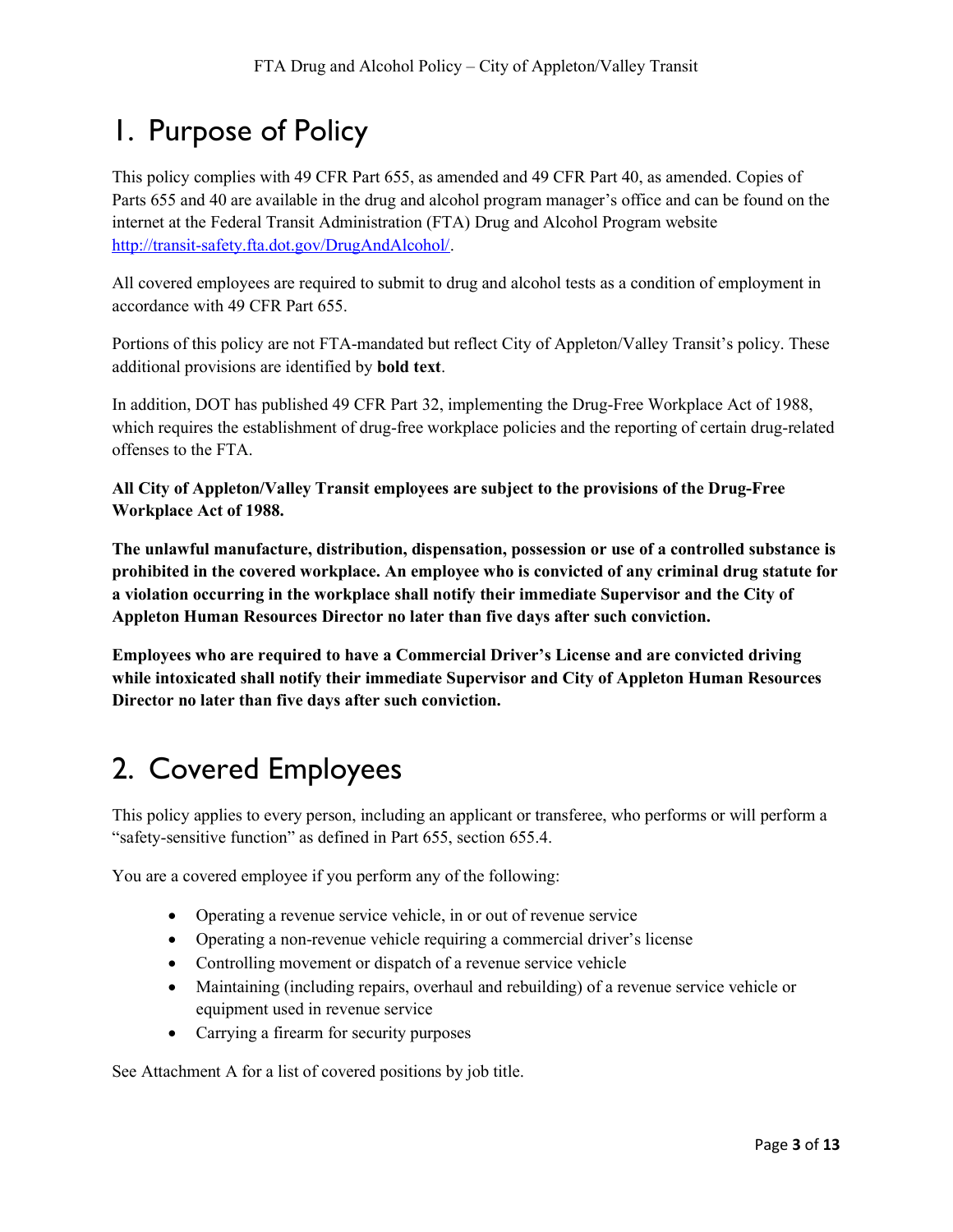## 3. Prohibited Behavior

Use of illegal drugs is prohibited at all times. Prohibited drugs include:

- marijuana
- cocaine
- phencyclidine (PCP)
- opioids
- amphetamines

All covered employees are prohibited from performing or continuing to perform safety-sensitive functions while having an alcohol concentration of 0.04 or greater.

All covered employees are prohibited from consuming alcohol while performing safety-sensitive or nonsafety-sensitive job functions while on duty, in uniform, or while on-call to perform safety-sensitive job functions. If an on-call employee has consumed alcohol, they must acknowledge the use of alcohol at the time that they are called to report for duty. If the on-call employee claims the ability to perform his or her safety-sensitive function, he or she must take an alcohol test with a result of less than 0.02 prior to performance.

All covered employees are prohibited from consuming alcohol within four (4) hours prior to the performance of safety-sensitive job functions.

All covered employees required to take a post-accident test are prohibited from consuming alcohol for eight (8) hours following involvement in an accident or until he or she submits to the post-accident drug and alcohol test, whichever occurs first.

## 4. Consequences for Violations

Following a positive drug or alcohol (BAC at or above 0.04) test result or test refusal, the employee will be immediately removed from safety-sensitive duty and referred to a Substance Abuse Professional.

Following a BAC of 0.02 or greater, but less than 0.04, the employee will be immediately removed from safety-sensitive duties until the start of their next regularly scheduled duty period (but for not less than eight hours) unless a retest results in the employee's alcohol concentration being less than 0.02.

## Treatment/Discipline

Per City of Appleton/Valley Transit policy, any employee who tests positive for drugs or alcohol (BAC at or above 0.04) or refuses to test will be removed from duty and subject to disciplinary action up to and including discharge without receipt of a prior warning letter as outlined in the current labor agreement. Any employee who comes forth and notifies the agency of alcohol or chemical abuse problems will be given the assistance extended to employees with any other illness. Accumulated paid leave or leave of absence without pay may be granted for treatment and rehabilitation as in other illnesses, and insurance coverage for treatment will be provided to the extent of individual coverage.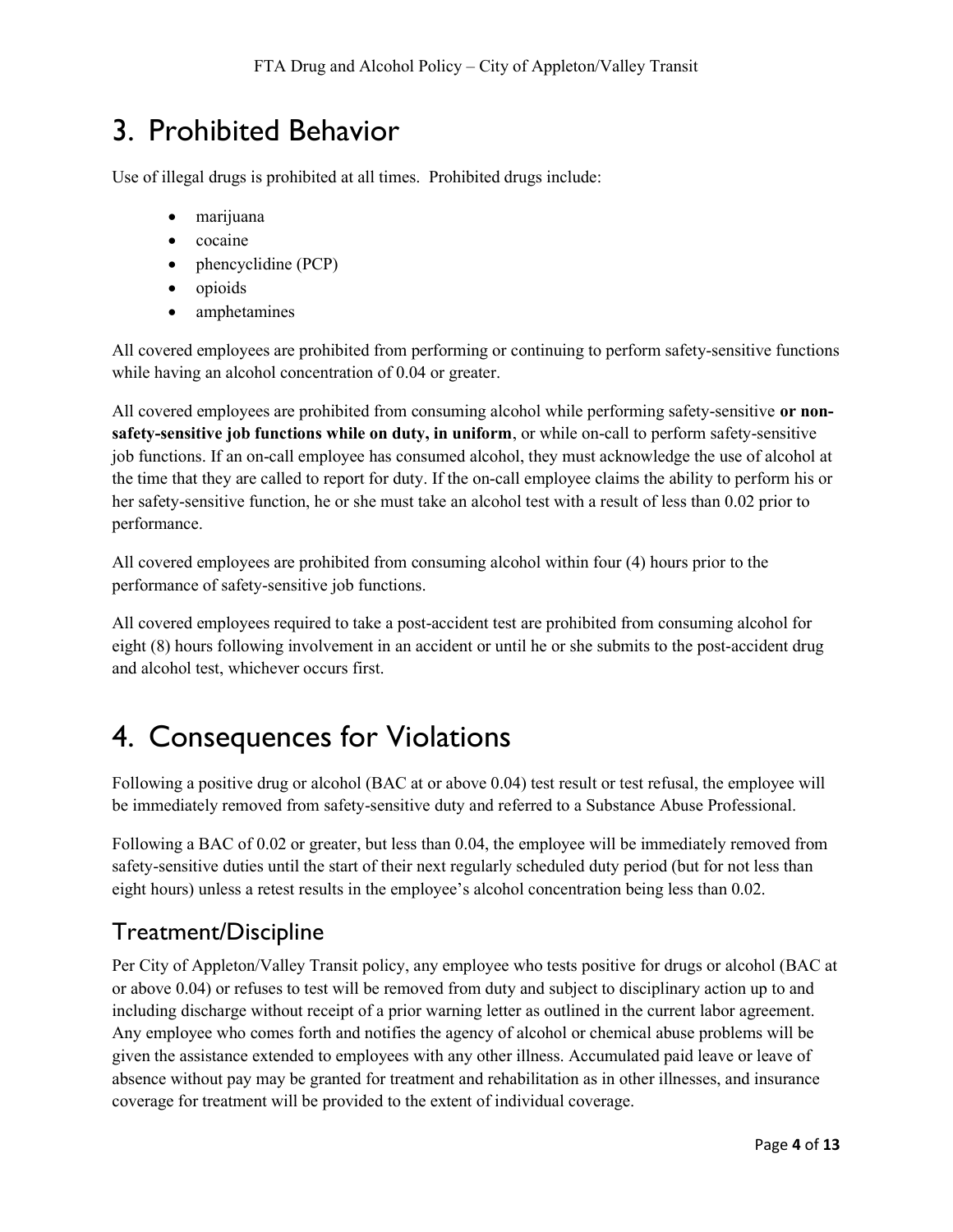## 5. Circumstances for Testing

#### Pre-Employment Testing

Pre-employment alcohol tests are conducted after making a contingent offer of employment or transfer. All pre-employment alcohol tests will be conducted using the procedures set forth in 49 CFR Part 40. An alcohol test result of less than 0.02 is required before an employee can first perform safety-sensitive functions. If a pre-employment alcohol test is cancelled, the individual will be required to undergo another test with a result of less than 0.02 before performing safety-sensitive functions.

A negative pre-employment drug test result is required before an employee can first perform safetysensitive functions. If a pre-employment test is cancelled, the individual will be required to undergo another test and successfully pass with a verified negative result before performing safety-sensitive functions.

If a covered employee has not performed a safety-sensitive function for 90 or more consecutive calendar days and has not been in the random testing pool during that time, the employee must take and pass a preemployment test before he or she can return to a safety-sensitive function.

A covered employee or applicant who has previously failed or refused a DOT pre-employment drug and/or alcohol test must provide proof of having successfully completed a referral, evaluation, and treatment plan meeting DOT requirements.

## Reasonable Suspicion Testing

All covered employees shall be subject to a drug and/or alcohol test when City of Appleton/Valley Transit has reasonable suspicion to believe that the covered employee has used a prohibited drug and/or engaged in alcohol misuse. A reasonable suspicion referral for testing will be made by a trained supervisor or other trained company official on the basis of specific, contemporaneous, articulable observations concerning the appearance, behavior, speech, or body odors of the covered employee.

Covered employees may be subject to reasonable suspicion drug testing any time while on duty. Covered employees may be subject to reasonable suspicion alcohol testing while the employee is performing safety-sensitive functions, just before the employee is to perform safety-sensitive functions, or just after the employee has ceased performing such functions.

## Post-Accident Testing

Covered employees shall be subject to post-accident drug and alcohol testing under the following circumstances:

#### Fatal Accidents

As soon as practicable following an accident involving the loss of a human life, drug and alcohol tests will be conducted on each surviving covered employee operating the public transportation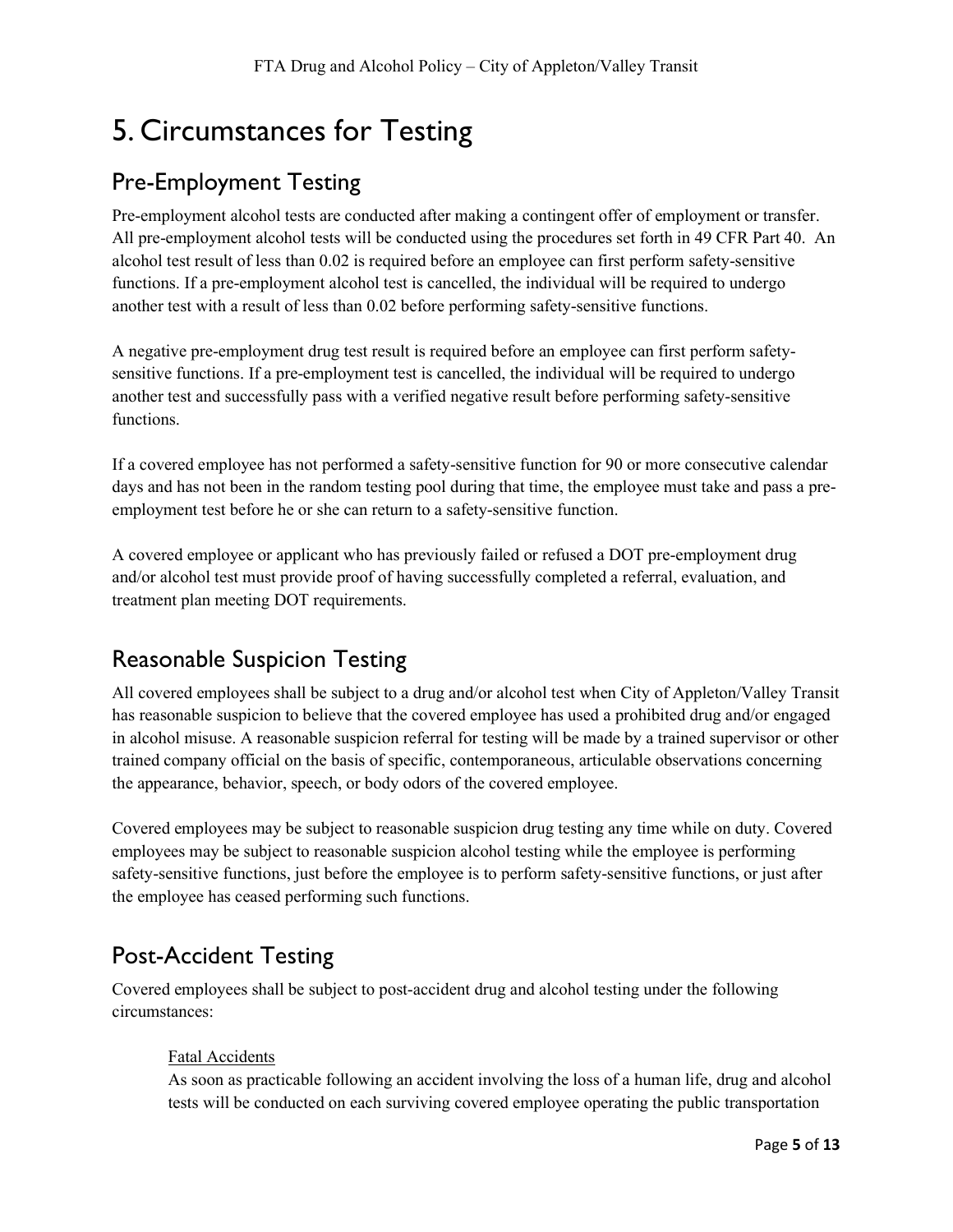vehicle at the time of the accident. In addition, any other covered employee whose performance could have contributed to the accident, as determined by City of Appleton/Valley Transit using the best information available at the time of the decision, will be tested.

#### Non-fatal Accidents

As soon as practicable following an accident not involving the loss of a human life, drug and alcohol tests will be conducted on each covered employee operating the public transportation vehicle at the time of the accident if at least one of the following conditions is met:

- (1) The accident results in injuries requiring immediate medical treatment away from the scene, unless the covered employee can be completely discounted as a contributing factor to the accident
- (2) One or more vehicles incurs disabling damage and must be towed away from the scene, unless the covered employee can be completely discounted as a contributing factor to the accident

In addition, any other covered employee whose performance could have contributed to the accident, as determined by City of Appleton/Valley Transit using the best information available at the time of the decision, will be tested.

A covered employee subject to post-accident testing must remain readily available, or it is considered a refusal to test. Nothing in this section shall be construed to require the delay of necessary medical attention for the injured following an accident or to prohibit a covered employee from leaving the scene of an accident for the period necessary to obtain assistance in responding to the accident or to obtain necessary emergency medical care.

## Random Testing

Random drug and alcohol tests are unannounced and unpredictable, and the dates for administering random tests are spread reasonably throughout the calendar year. Random testing will be conducted at all times of the day when safety-sensitive functions are performed.

Testing rates will meet or exceed the minimum annual percentage rate set each year by the FTA administrator. The current year testing rates can be viewed online at www.transportation.gov/odapc/random-testing-rates.

The selection of employees for random drug and alcohol testing will be made by a scientifically valid method, such as a random number table or a computer-based random number generator. Under the selection process used, each covered employee will have an equal chance of being tested each time selections are made.

A covered employee may only be randomly tested for alcohol misuse while the employee is performing safety-sensitive functions, just before the employee is to perform safety-sensitive functions, or just after the employee has ceased performing such functions. A covered employee may be randomly tested for prohibited drug use anytime while on duty.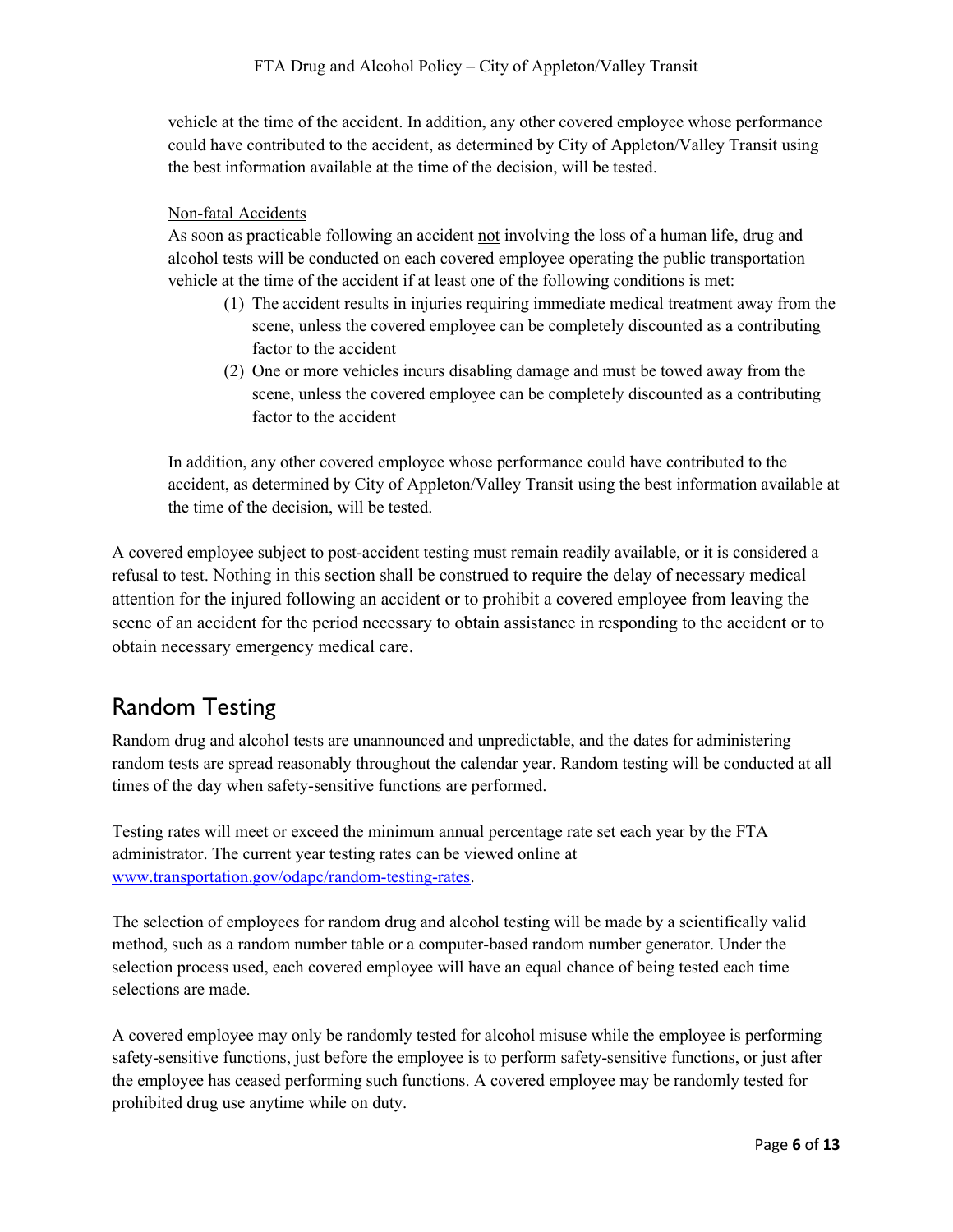Each covered employee who is notified of selection for random drug or random alcohol testing must immediately proceed to the designated testing site.

## Return to Duty Testing

Any employee who is allowed to return to safety-sensitive duty after failing or refusing to submit to a DOT drug and/or alcohol test must first be evaluated by a substance abuse professional (SAP), complete a SAP-required program of education and/or treatment, and provide a negative return-to-duty drug test result and/or an alcohol test result of less than 0.02. Any return-to-duty drug testing will be directly observed. All tests will be conducted in accordance with 49 CFR Part 40, Subpart O.

#### Follow-up Testing

Employees returning to safety-sensitive duty following a return-to-duty test will be required to undergo unannounced follow-up alcohol and/or drug testing for a period of one (1) to five (5) years, as directed by the SAP. The duration of testing will be extended to account for any subsequent leaves of absence, as necessary. The type (drug and/or alcohol), number, and frequency of such follow-up testing shall be directed by the SAP.

A covered employee may only be subject to follow-up alcohol testing while the employee is performing safety-sensitive functions, just before the employee is to perform safety-sensitive functions, or just after the employee has ceased performing such functions. A covered employee may be subject to follow-up drug testing anytime while on duty. All follow-up drug tests will be directly observed. All testing will be conducted in accordance with 49 CFR Part 40, Subpart O.

## 6. Testing Procedures

All FTA drug and alcohol testing will be conducted in accordance with 49 CFR Part 40, as amended.

#### Dilute Urine Specimen

If a Pre-Employment, Reasonable Suspicion, Post-Accident, Return to Duty, or Follow-up test results in a negative dilute test result, City of Appleton/Valley Transit will conduct one additional retest. The result of the second test will be the test of record. If there is a negative dilute test result and the test type was not a Pre-Employment, Reasonable Suspicion, Post-Accident, Return to Duty, or Follow-up test, City of Appleton/Valley Transit will accept the test result and there will be no retest, unless the creatinine concentration of a negative dilute specimen was greater than or equal to 2 mg/dL, but less than or equal to 5 mg/dL.

Dilute negative results with a creatinine level greater than or equal to 2 mg/dL but less than or equal to 5 mg/dL require an immediate recollection under direct observation (see 49 CFR Part 40, section 40.67).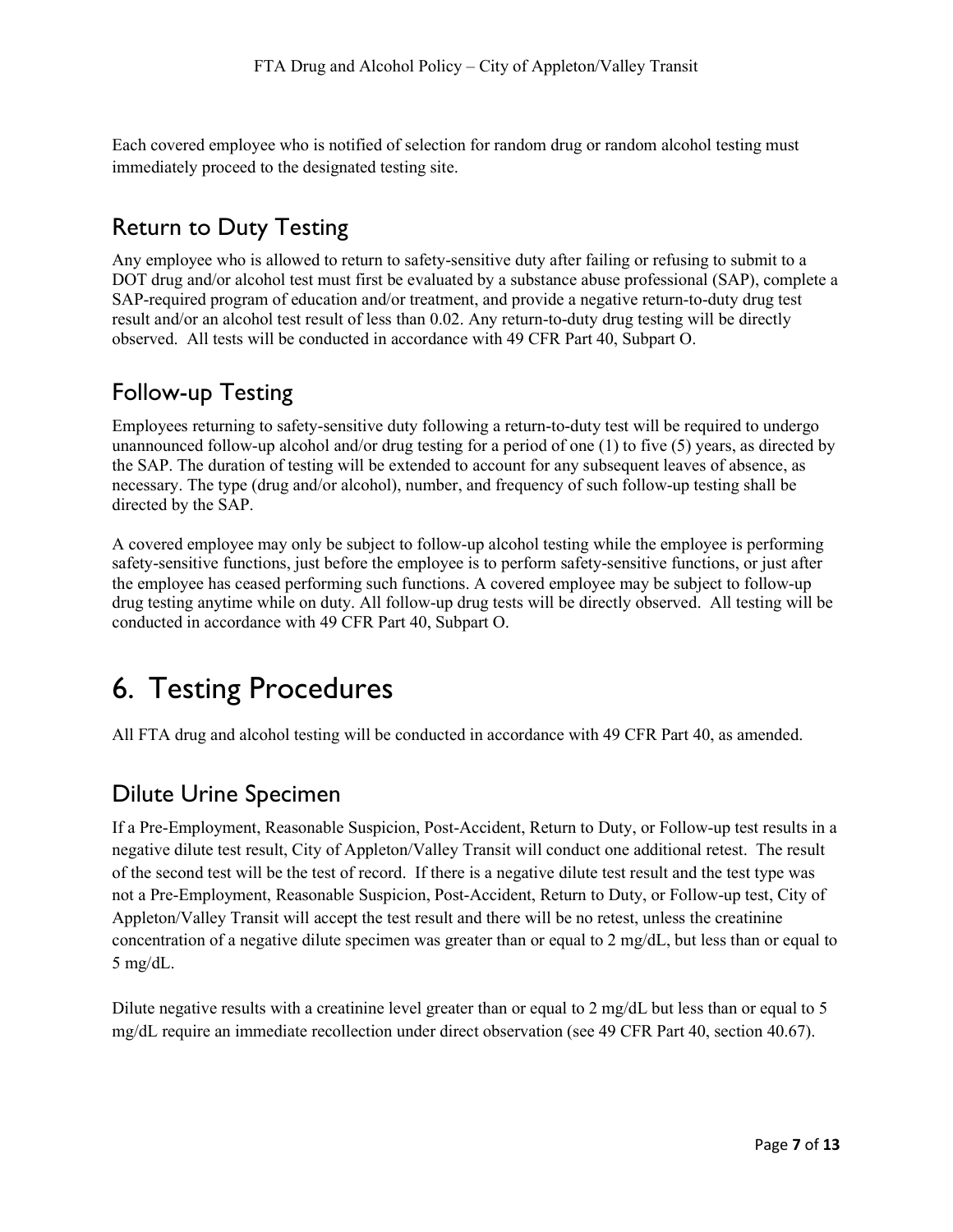## Split Specimen Test

In the event of a verified positive test result, or a verified adulterated or substituted result, the employee can request that the split specimen be tested at a second laboratory. City of Appleton/Valley Transit guarantees that the split specimen test will be conducted in a timely fashion. The City of Appleton/Valley Transit will pay for the split specimen test.

## 7. Test Refusals

As a covered employee, you have refused to test if you:

- (1) Fail to appear for any test (except a pre-employment test) within a reasonable time, as determined by City of Appleton/Valley Transit.
- (2) Fail to remain at the testing site until the testing process is complete. An employee who leaves the testing site before the testing process commences for a pre-employment test has not refused to test.
- (3) Fail to attempt to provide a breath or urine specimen. An employee who does not provide a urine or breath specimen because he or she has left the testing site before the testing process commenced for a pre-employment test has not refused to test.
- (4) In the case of a directly-observed or monitored urine drug collection, fail to permit monitoring or observation of your provision of a specimen.
- (5) Fail to provide a sufficient quantity of urine or breath without a valid medical explanation.
- (6) Fail or decline to take a second test as directed by the collector or City of Appleton/Valley Transit for drug testing.
- (7) Fail to undergo a medical evaluation as required by the MRO or City of Appleton/Valley Transit's Designated Employer Representative (DER).
- (8) Fail to cooperate with any part of the testing process.
- (9) Fail to follow an observer's instructions to raise and lower clothing and turn around during a directly-observed test.
- (10) Possess or wear a prosthetic or other device used to tamper with the collection process.
- (11) Admit to the adulteration or substitution of a specimen to the collector or MRO.
- (12) Refuse to sign the certification at Step 2 of the Alcohol Testing Form (ATF).
- (13) Fail to remain readily available following an accident.

As a covered employee, if the MRO reports that you have a verified adulterated or substituted test result, you have refused to take a drug test.

As a covered employee, if you refuse to take a drug and/or alcohol test, you incur the same consequences as testing positive and will be immediately removed from performing safety-sensitive functions, and referred to a SAP.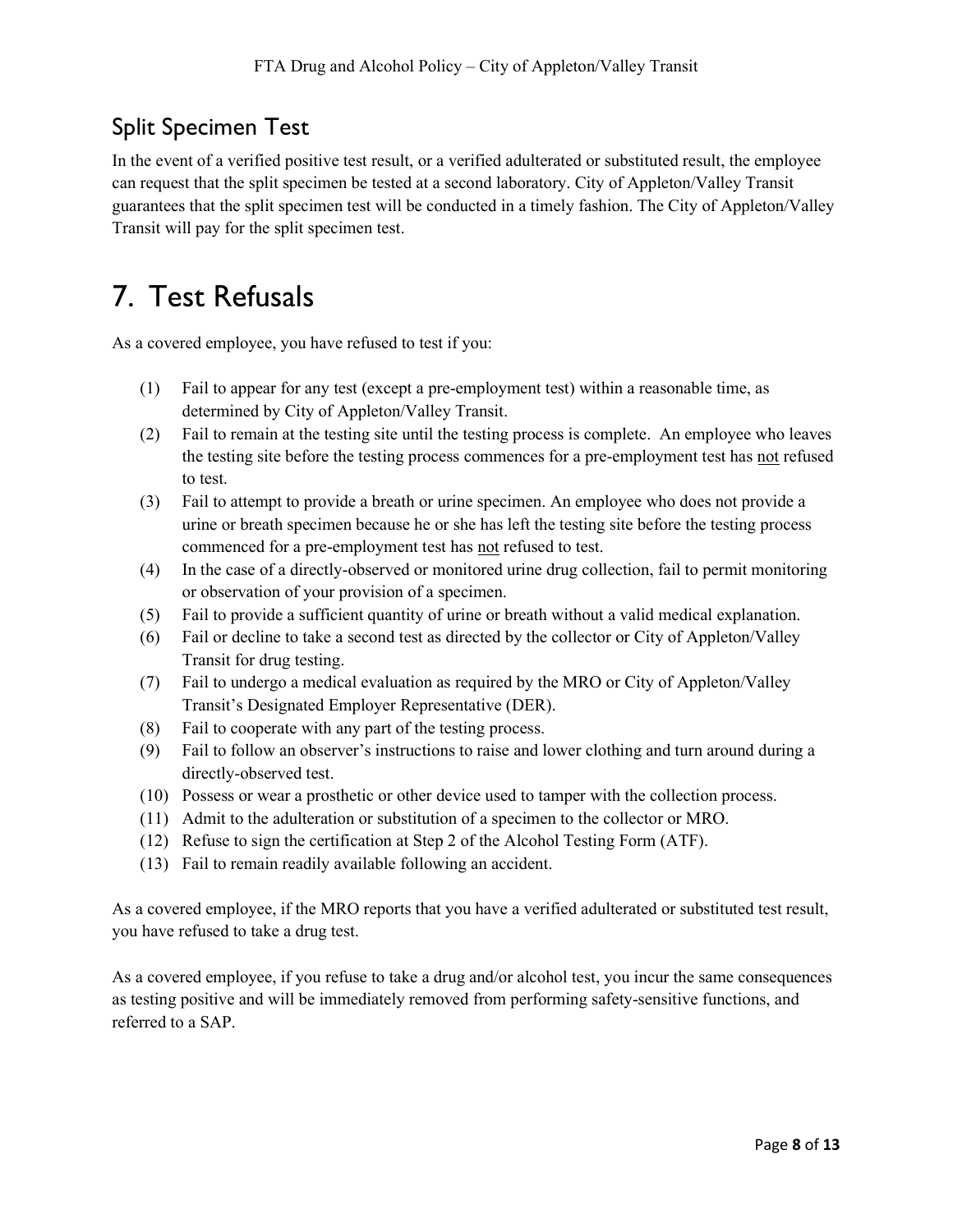## 8. Voluntary Self-Referral

Any employee who has a drug and/or alcohol abuse problem and has not been notified of the requirement to submit to reasonable suspicion, random or post-accident testing or has not refused a drug or alcohol test may voluntarily refer her or himself to the Drug & Alcohol Program Manager who will refer the individual to a substance abuse counselor for evaluation and treatment.

The substance abuse counselor will evaluate the employee and make a specific recommendation regarding the appropriate treatment. Employees are encouraged to voluntarily seek professional substance abuse assistance before any substance use or dependence affects job performance.

Any safety-sensitive employee who admits to a drug and/or alcohol problem will immediately be removed from his/her safety-sensitive function and will not be allowed to perform such function until successful completion of a prescribed rehabilitation program.

## 9. Prescription Drug Use

The appropriate use of legally prescribed drugs and non-prescription medications is not prohibited. However, the use of any substance which carries a warning label that indicates that mental functioning, motor skills, or judgment may be adversely affected must be reported to a Supervisor and/or Valley Transit's Drug & Alcohol Program Manager with a medication reporting form. Medical advice should be sought, as appropriate, while taking such medication and before performing safety-sensitive duties.

See Attachment B for Medication Reporting Form

## 10. Contact Person

For questions about City of Appleton/Valley Transit's anti-drug and alcohol misuse program, contact Valley Transit's Drug & Alcohol Program Manager.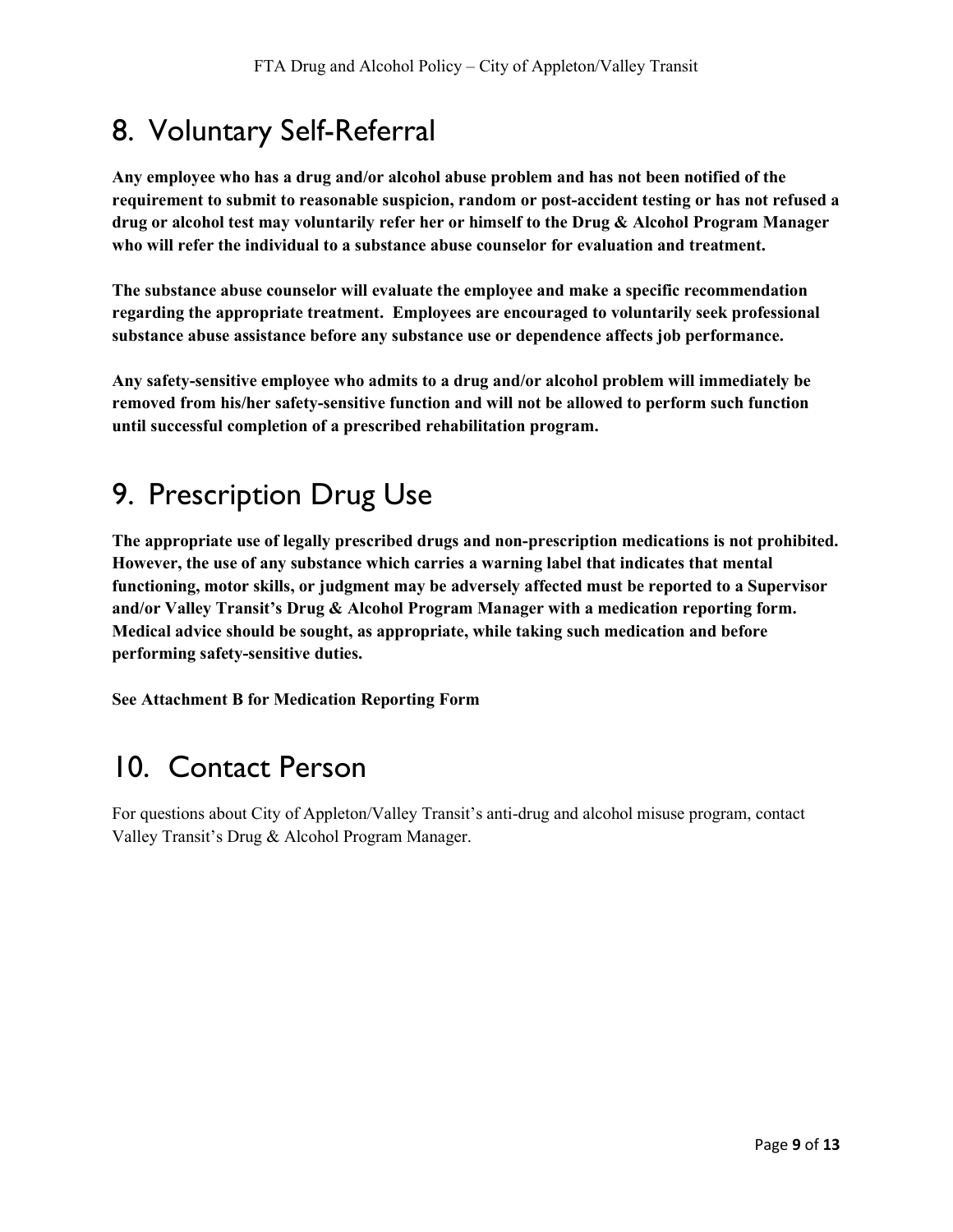## Attachment A: Covered Positions

Bus Operators (Full time, Part Time) Mechanic Master Mechanic Standby Driver/Office Clerk Communication Technician Utility Worker Transit Operations Supervisor Transit Maintenance Supervisor Paratransit/Operations Supervisor Contract Paratransit Drivers Contract Paratransit Mechanics Contract Paratransit Dispatchers Contract Paratransit Supervisors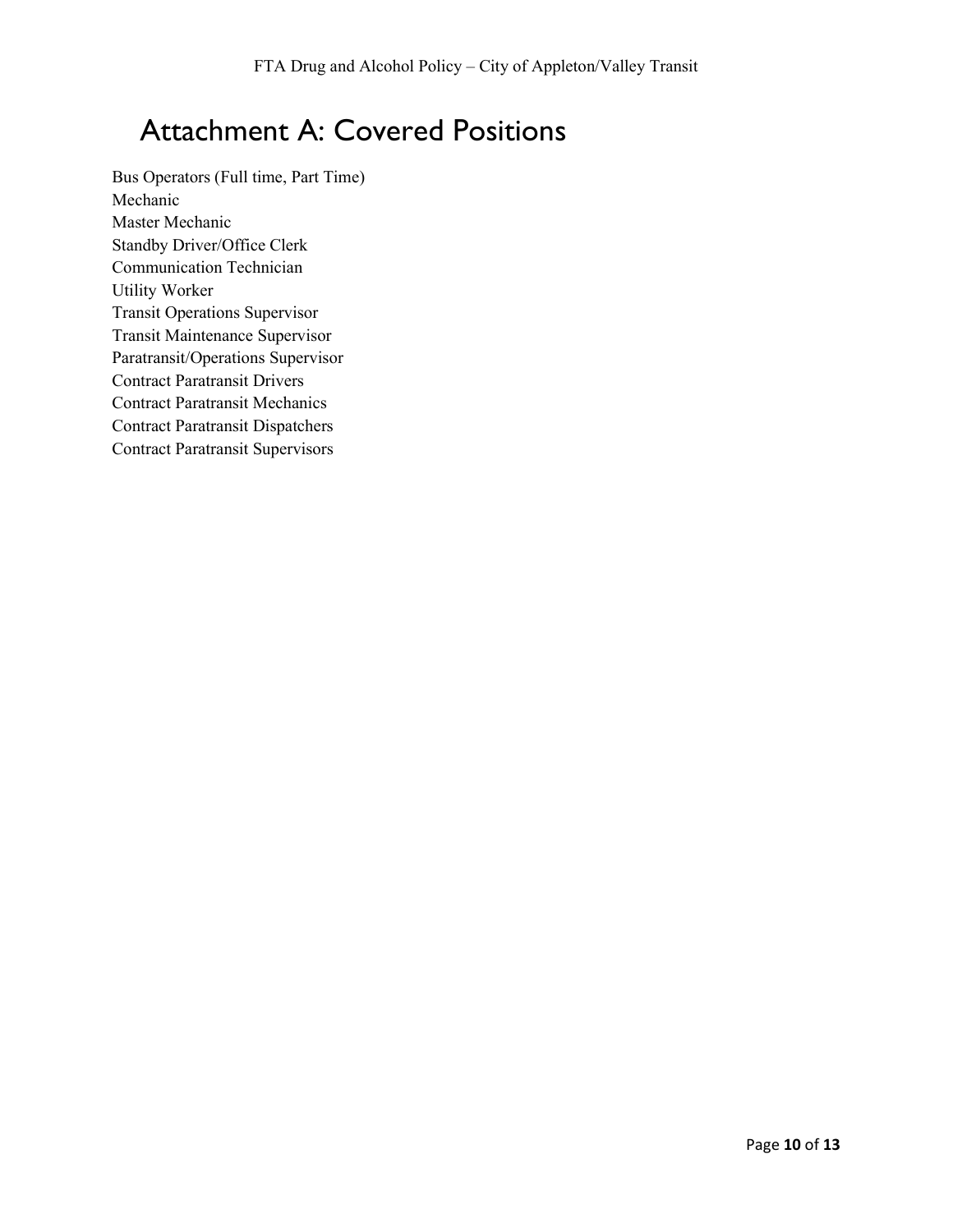## Attachment B: Medication Reporting Form

Attachment B



#### City of Appleton/Valley Transit Medication Reporting Form

| Print Employee Name:      | Employee ID Number (4-digit): |  |  |
|---------------------------|-------------------------------|--|--|
| Date:                     | Department:                   |  |  |
| <b>Employee Signature</b> | Date<br>te britane            |  |  |

Section II: To be completed by physician.

Please complete this form so that your patient can work in his/her safety-sensitive job at City of Appleton/Valley Transit. By signing below, you are acknowledging that you are aware of this employee's job duty requirements and that the prescribed medication(s) currently being taken will not adversely impair performance or endanger the safety of this individual, coworker, City of Appleton/Valley Transit customers, or the public. Please indicate below what, if any, restrictions should be placed upon the time between when the medication is taken and the time the individual can safely perform his/her job duties.

| $\Pi - A$ :                                                                                                                                                                                                                                                                                                                                                                                                                           |  |
|---------------------------------------------------------------------------------------------------------------------------------------------------------------------------------------------------------------------------------------------------------------------------------------------------------------------------------------------------------------------------------------------------------------------------------------|--|
|                                                                                                                                                                                                                                                                                                                                                                                                                                       |  |
| Date Prescribed: New York State State State State State State State State State State State State State State State State State State State State State State State State State State State State State State State State Stat                                                                                                                                                                                                        |  |
| Date Approval Expires: and the contract of the contract of the contract of the contract of the contract of the contract of the contract of the contract of the contract of the contract of the contract of the contract of the                                                                                                                                                                                                        |  |
|                                                                                                                                                                                                                                                                                                                                                                                                                                       |  |
|                                                                                                                                                                                                                                                                                                                                                                                                                                       |  |
| Date Prescribed: New York Prescribed: New York Prescribed: New York Prescribed: New York Prescribed: New York Prescribed: New York Prescribed: New York Prescribed: New York Prescribed: New York Prescribed: New York Prescri                                                                                                                                                                                                        |  |
|                                                                                                                                                                                                                                                                                                                                                                                                                                       |  |
|                                                                                                                                                                                                                                                                                                                                                                                                                                       |  |
| $\Pi$ -B:                                                                                                                                                                                                                                                                                                                                                                                                                             |  |
| Person providing information in Section II-A:                                                                                                                                                                                                                                                                                                                                                                                         |  |
|                                                                                                                                                                                                                                                                                                                                                                                                                                       |  |
| $\label{eq:1} {\bf Phone} \; \#: \; \underline{\hspace{2cm}} \hspace{2cm} \hspace{2cm} \hspace{2cm} \hspace{2cm} \hspace{2cm} \hspace{2cm} \hspace{2cm} \hspace{2cm} \hspace{2cm} \hspace{2cm} \hspace{2cm} \hspace{2cm} \hspace{2cm} \hspace{2cm} \hspace{2cm} \hspace{2cm} \hspace{2cm} \hspace{2cm} \hspace{2cm} \hspace{2cm} \hspace{2cm} \hspace{2cm} \hspace{2cm} \hspace{2cm} \hspace{2cm} \hspace{2cm} \hspace{2cm} \hspace{$ |  |
|                                                                                                                                                                                                                                                                                                                                                                                                                                       |  |

Page 1 of 1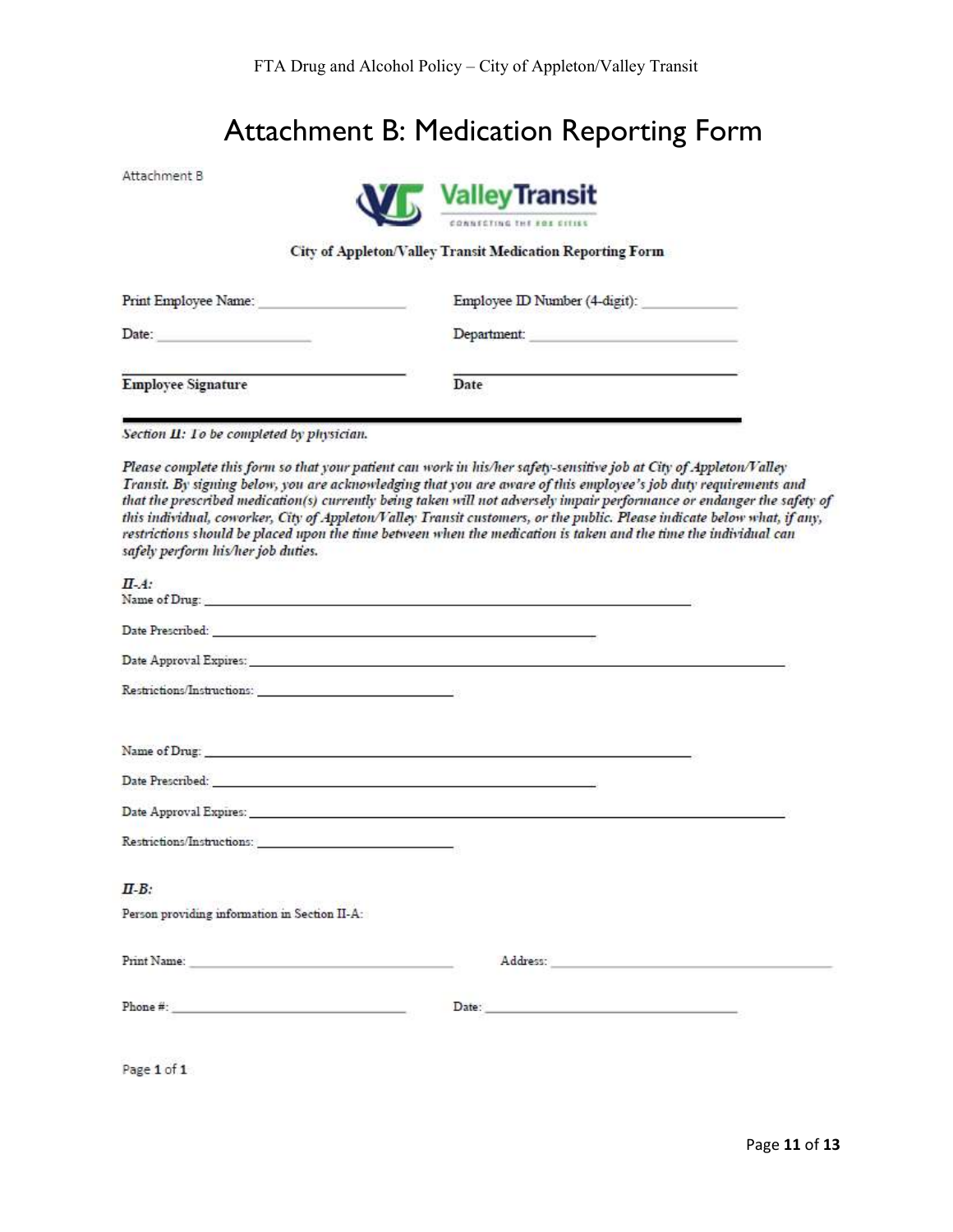## Attachment C: Receipt of Policy Acknowledgment



#### Acknowledgement of Employer's Drug and Alcohol Testing Policy

I acknowledge that I have received a copy of the anti-drug and alcohol misuse program policy mandated by the U.S. Department of Transportation (DOT), Federal Transit Administration (FTA) for all covered employees who perform a safety-sensitive function. I understand that compliance with all provisions contained in the policy is a condition of employment.

I further understand that the information contained in the policy dated \_  $1{\rm S}$ subject to change, and that any such changes or addendum, shall be disseminated in a manner consistent with the provisions of 49 CFR Part 655.

(Print Name)

(Signature)

(Date)